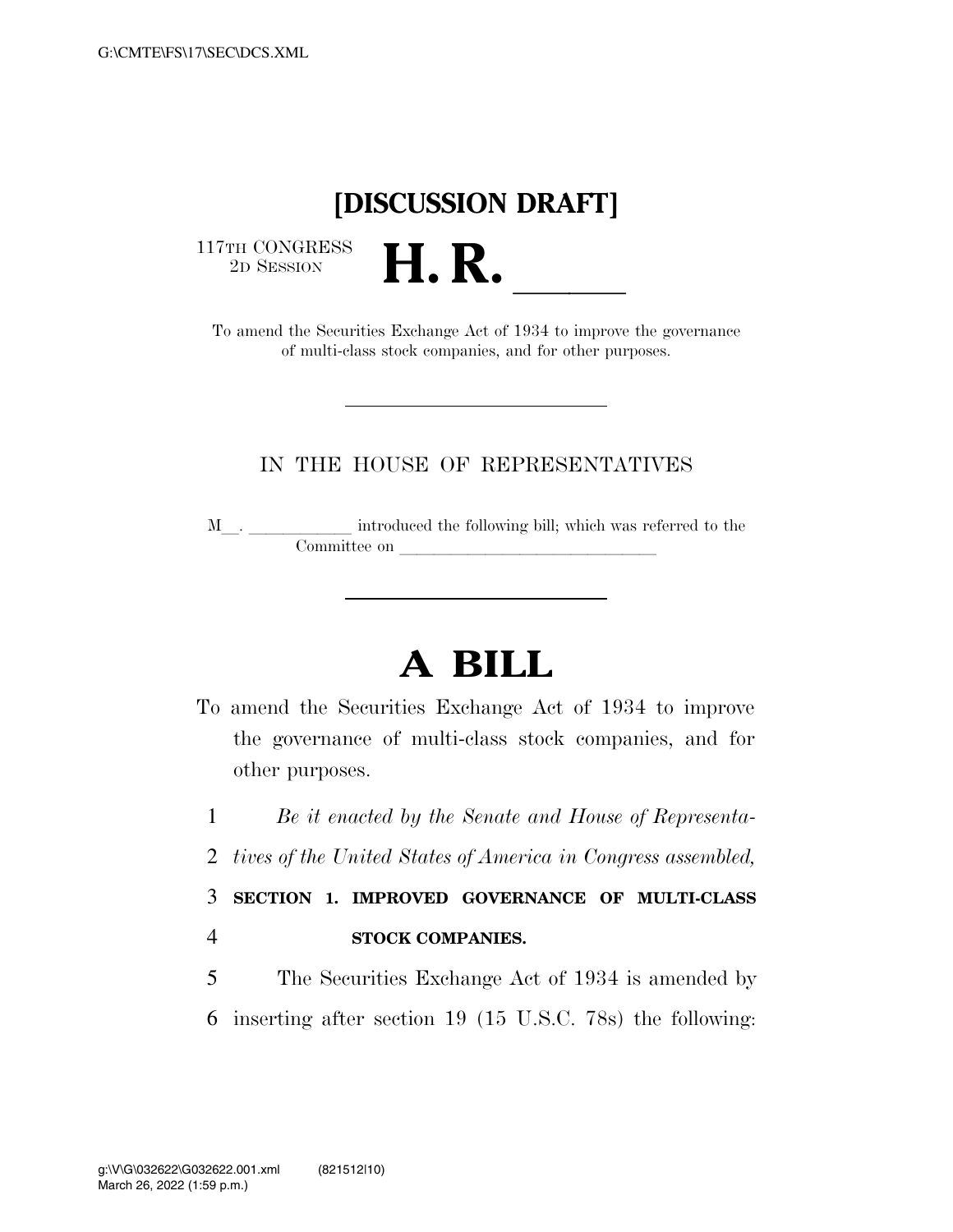## **''SEC. 19A. MULTI-CLASS STOCK COMPANIES.**

2 "(a) In GENERAL.—Not later than 270 days after the date of enactment of this section, the Commission shall issue rules—

- ''(1) to permit an issuer to register multiple classes of shares of stock, even if the voting power of shares in each class of stock is not proportional to the percentage of share ownership among shares of all classes; and
- $\binom{10}{2}$  to require the elimination of any distinc- tions between share ownership and voting power of shares described under paragraph (1) no later than the end of the 7-year period following the date of the initial public offering of the issuer, except that such 7-year period may be extended for additional 7-year periods if the holders of each class of stock, voting separately and by an affirmative vote of the majority of the shares of each class, approve each such exten-sion.

20 "(b) PROHIBITION ON LISTING SECURITIES OF VIO- LATORS.—A national securities exchange shall prohibit the listing of any security of an issuer who is in violation of the rules issued pursuant to subsection (a).''.